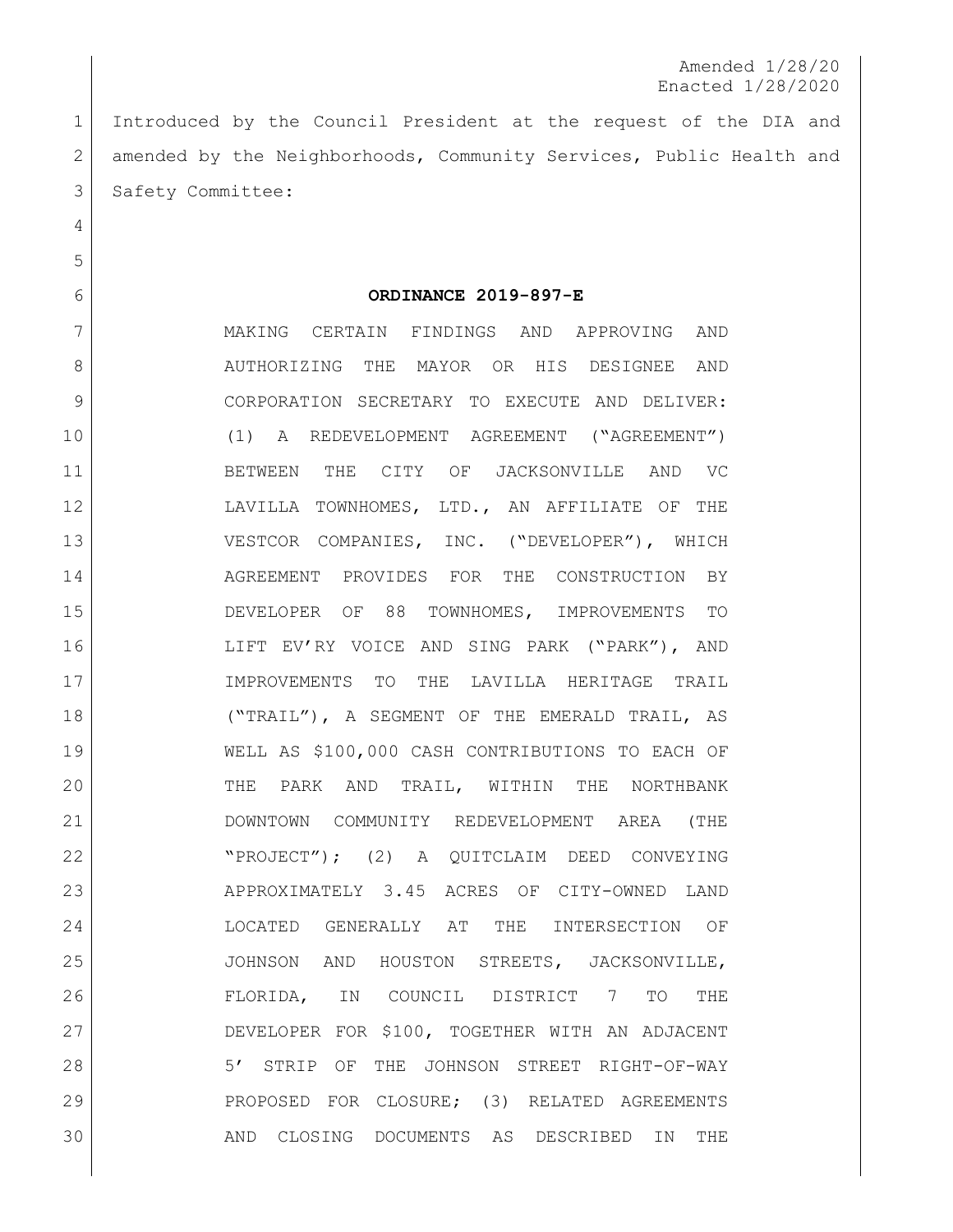1 AGREEMENT, AND OTHERWISE TO TAKE ALL NECESSARY ACTION TO EFFECTUATE THE PURPOSES OF THE 3 AGREEMENT; DESIGNATING THE DOWNTOWN INVESTMENT 4 AUTHORITY AS CONTRACT MONITOR; PROVIDING FOR OVERSIGHT OF THE PROJECT BY THE DEPARTMENT OF PUBLIC WORKS; PROVIDING AN EFFECTIVE DATE.

**WHEREAS**, the City of Jacksonville ("City") is the owner of approximately 3.45 acres of real property comprised of the following R.E. numbers: 074834 0000, 074844 0000, 074832 0000, 074830 0000, 074847 0000, 074843 0000, 074846 0000, and a portion of 074828 0005, as well as a 5' strip of an adjacent portion of the Johnson Street right-of-way proposed for closure, all as more specifically described in the redevelopment agreement between the City and VC LaVilla Townhomes, Ltd. ("Developer") placed **Revised On File** with the Legislative Services Division, and located in the LaVilla neighborhood within the Northbank Downtown Community Redevelopment Area (collectively, the "Property"); and

 **WHEREAS**, the Downtown Investment Authority ("DIA") issued its Notice of Disposition for a City-owned property providing notice to developers who may be interested in purchasing and developing the Property, and The Vestcor Companies, Inc. ("Vestcor") was the 23 selected bidder; and

 **WHEREAS**, the Property will be conveyed to VC LaVilla Townhomes, Ltd., an affiliate of Vestcor, for \$100 in exchange for: (i) the Developer making a \$100,000 contribution to the City to be utilized for improvements to Lift Ev'Ry Voice and Sing Park as well as certain landscaping improvements to the Park; (ii) a \$100,000 contribution to the City to be utilized for improvements to the LaVilla Heritage Trail segment of the Emerald Trail as well as paving of the trail; and (iii) for the development of 88 townhomes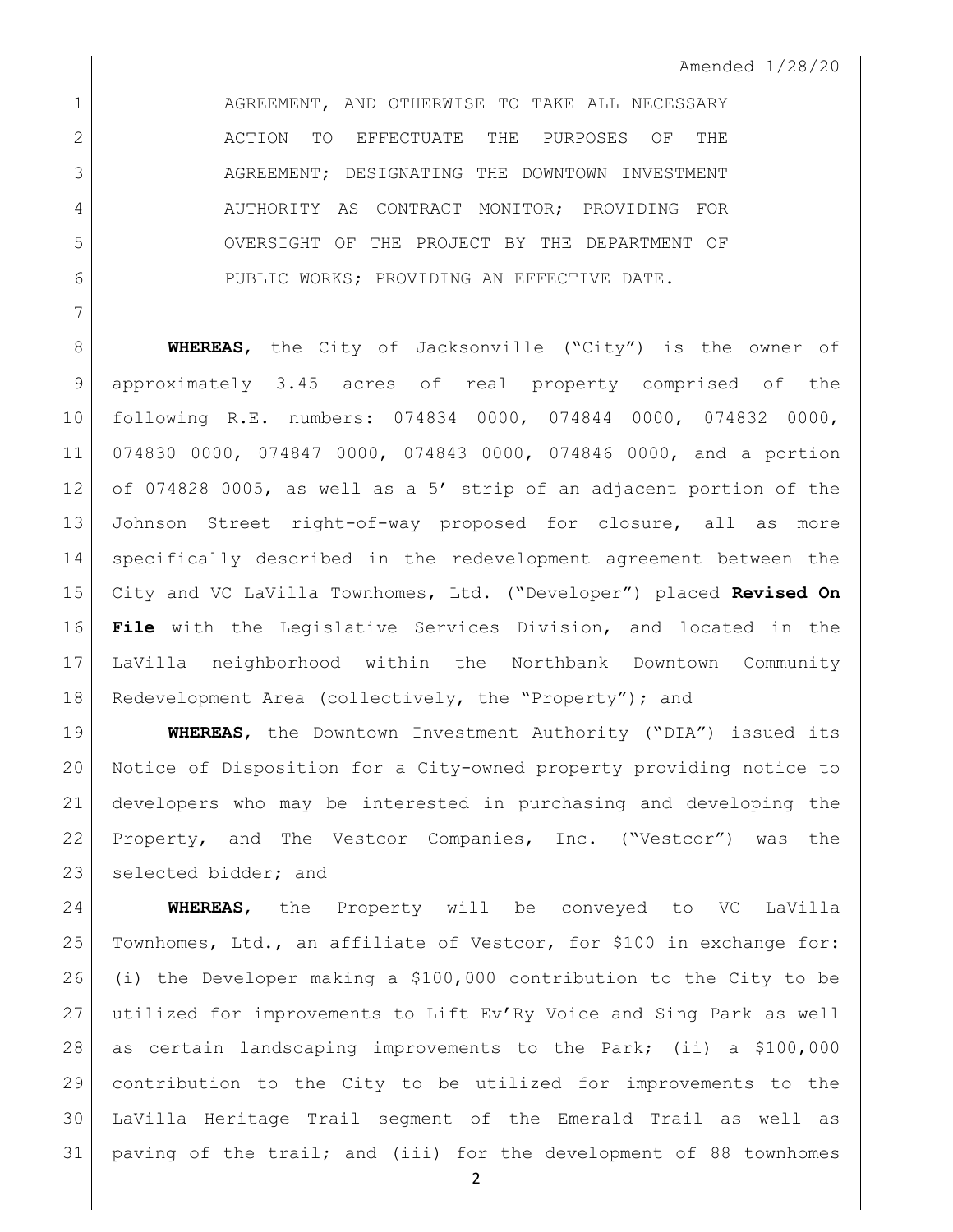(the "Townhomes") together with associated roadways and sidewalks 2 (collectively, the "Project"); and

 **WHEREAS,** upon the sale of each Townhome unit, the City shall receive seventy-five percent (75%) of the net revenues to Developer in excess of \$250,000; and

 **WHEREAS**, in the event the Developer fails to commence construction of the Project on or before July 1, 2020, title to the 8 Property shall revert to the City; and

 **WHEREAS,** supporting the development of the Project will 10 redevelop and create a more intense use of the Property, generate new ad valorem taxes on the Property, eliminate blight conditions in the area, and provide job opportunities to residents of the 13 area; and

 **WHEREAS,** a copy of the DIA Resolution authorizing the transaction is attached hereto as **Revised Exhibit 1**, labeled as "Revised Exhibit 1, Revised DIA Reso, January 21, 2020 – NCSPHS"; 17 | now, therefore

**BE IT ORDAINED** by the Council of the City of Jacksonville:

 **Section 1. Findings.** It is hereby ascertained, 20 determined, found and declared as follows:

(a) The recitals set forth herein are true and correct.

 (b) The Project will greatly enhance the City and otherwise promote and further the municipal purposes of the City.

 (c) The City's assistance for the Project will enable and facilitate the Project, the Project will enhance and increase the City's tax base and revenues, and the Project will improve the quality of life necessary to encourage and attract business 28 expansion in the City.

 (d) Enhancement of the City's tax base and revenues are matters of State and City concern.

(e) The Developer is qualified to carry out the Project.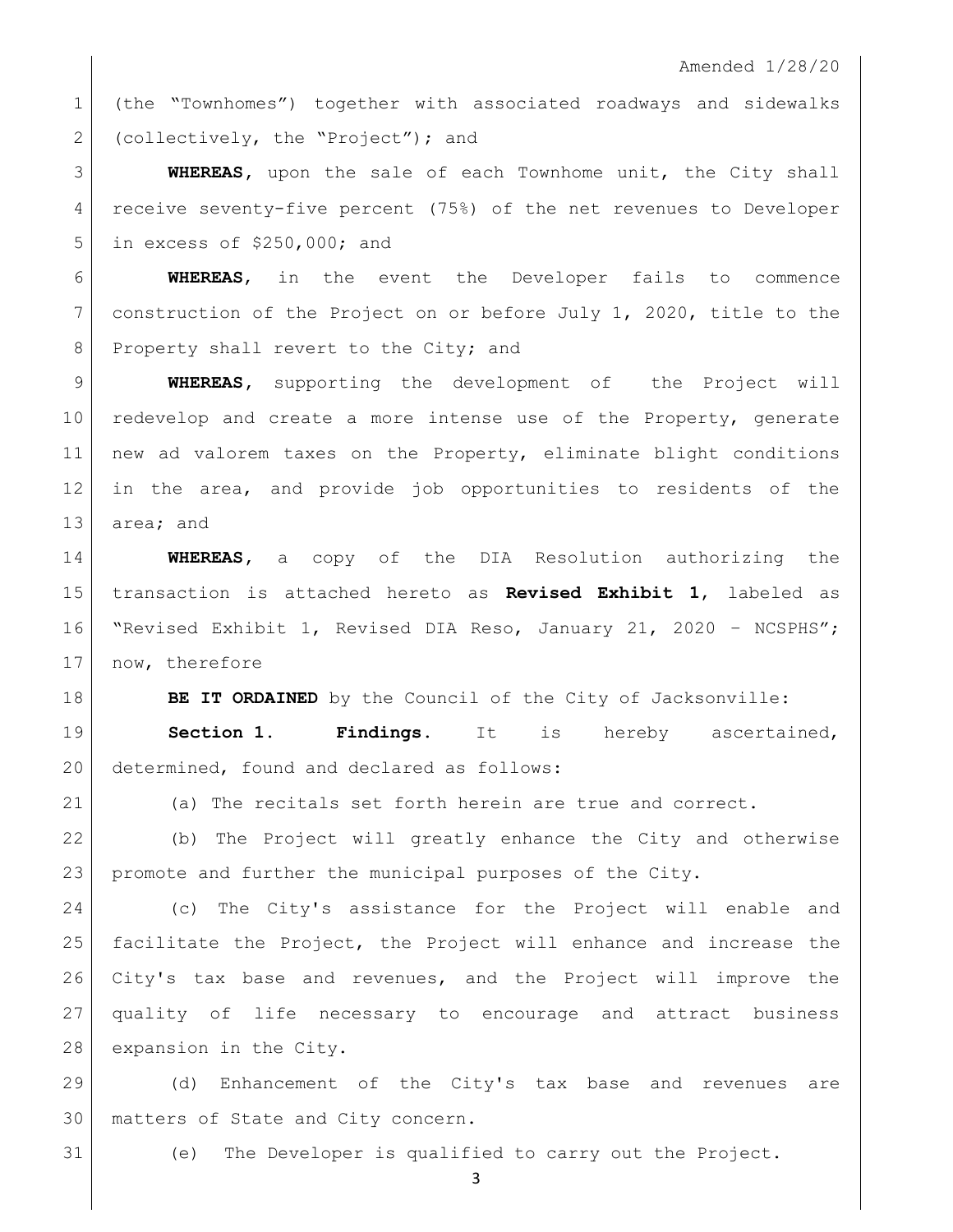## Amended 1/28/20

1 (f) The authorizations provided by this Ordinance are for 2 public uses and purposes for which the City may use its powers as a municipality and as a political subdivision of the State of Florida 4 and may expend public funds, and the necessity in the public interest for the provisions herein enacted is hereby declared as a matter of legislative determination.

 (g) This Ordinance is adopted pursuant to the provisions of Chapters 163, 166 and 125, Florida Statutes, as amended, the City's 9 Charter, and other applicable provisions of law.

 **Section 2. Approval and Authorization.** There is hereby 11 approved and the Mayor, or his designee, and the Corporation Secretary, are hereby authorized to execute and deliver on behalf of the City the Redevelopment Agreement, Quitclaim Deed, and related documents referenced therein between the City of Jacksonville and Developer, in substantially the form placed **Revised On File** with the Legislative Services Division (collectively, the "Agreements"), and all such other documents, necessary or appropriate to effectuate the purpose of this Ordinance (with such "technical" changes as herein authorized).

 The Agreements may include such additions, deletions and changes as may be reasonable, necessary and incidental for carrying 22 out the purposes thereof, as may be acceptable to the Mayor, or his designee, with such inclusion and acceptance being evidenced by execution of the Agreement by the Mayor, or his designee; provided however, no modification to the Agreements may increase the financial obligations or liability of the City to an amount in excess of the amount stated in the Agreements or decrease the financial obligations or liability of the Developer, and any such modification shall be technical only and shall be subject to appropriate legal review and approval by the Office of General Counsel. For purposes of this Ordinance, the term "technical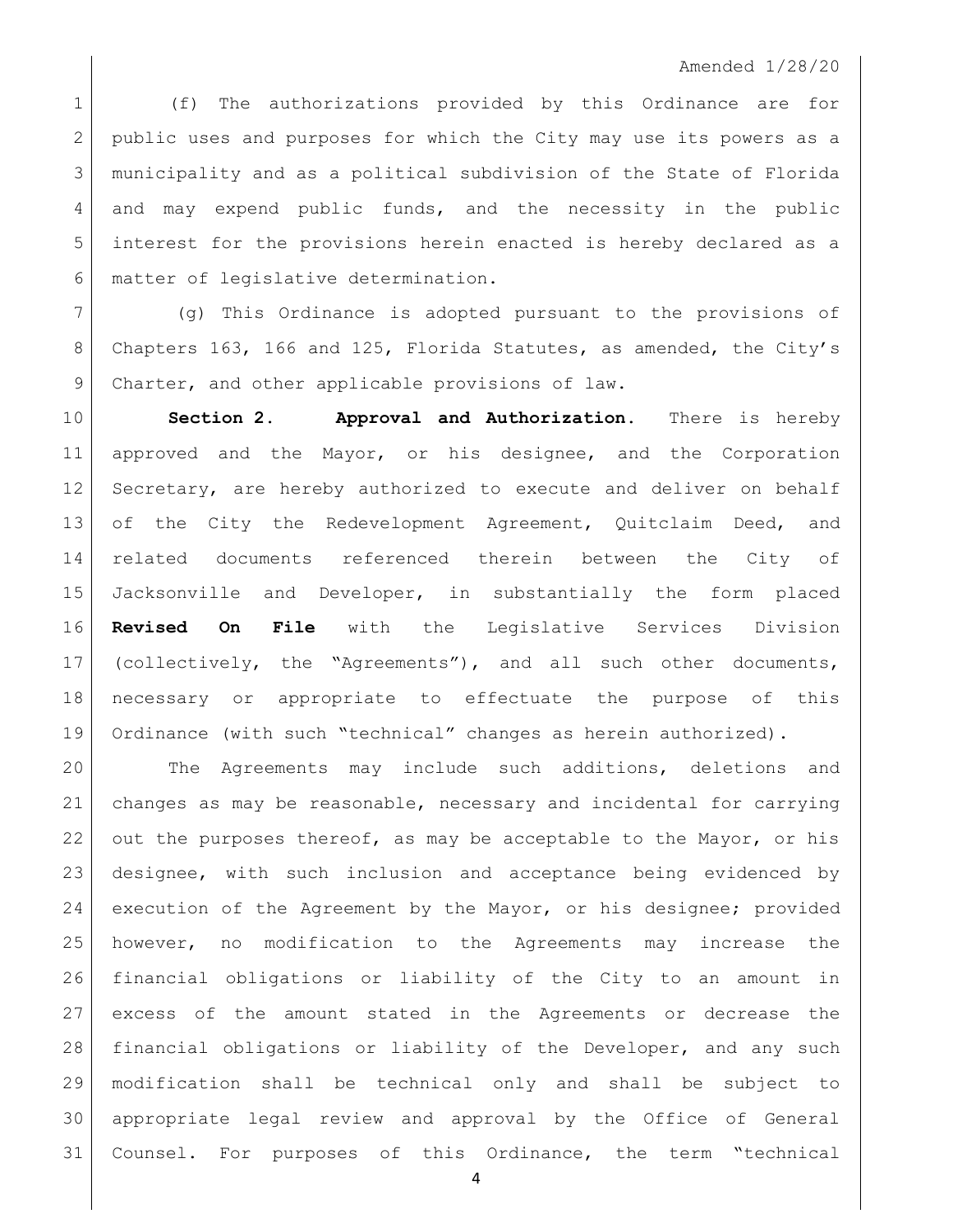## Amended 1/28/20

1 changes" is defined as those changes having no financial impact to 2 the City, including, but not limited to, changes in legal 3 descriptions or surveys, ingress and egress, easements and rights 4 of way, design standards, access and site plan, resolution of title defects, if any, and other non-substantive changes that do not substantively increase the duties and responsibilities of the City 7 under the provisions of the Agreements.

 **Section 3. Designation of Contract Monitor.** The Downtown Investment Authority shall provide oversight and administration of 10 the Agreements for the duration thereof.

 **Section 4. Oversight Department.** The Department of 12 Public Works shall oversee the project described herein.

**Section 5. Further Authorizations.** The Mayor, or his 14 designee, and the Corporation Secretary, are hereby authorized to execute the Agreements and all other contracts and documents and otherwise take all necessary action in connection therewith and herewith. The Chief Executive Officer of the DIA, as contract 18 administrator, is authorized to negotiate and execute all necessary changes and amendments to the Agreements and other contracts and documents, to effectuate the purposes of this Ordinance, without further Council action, provided such changes and amendments are limited to amendments that are technical in nature (as described in 23 Section 2 hereof), and further provided that all such amendments shall be subject to appropriate legal review and approval by the General Counsel, or his or her designee, and all other appropriate 26 official action required by law.

 **Section 6. Effective Date.** This Ordinance shall become effective upon signature by the Mayor or upon becoming effective without the Mayor's signature.